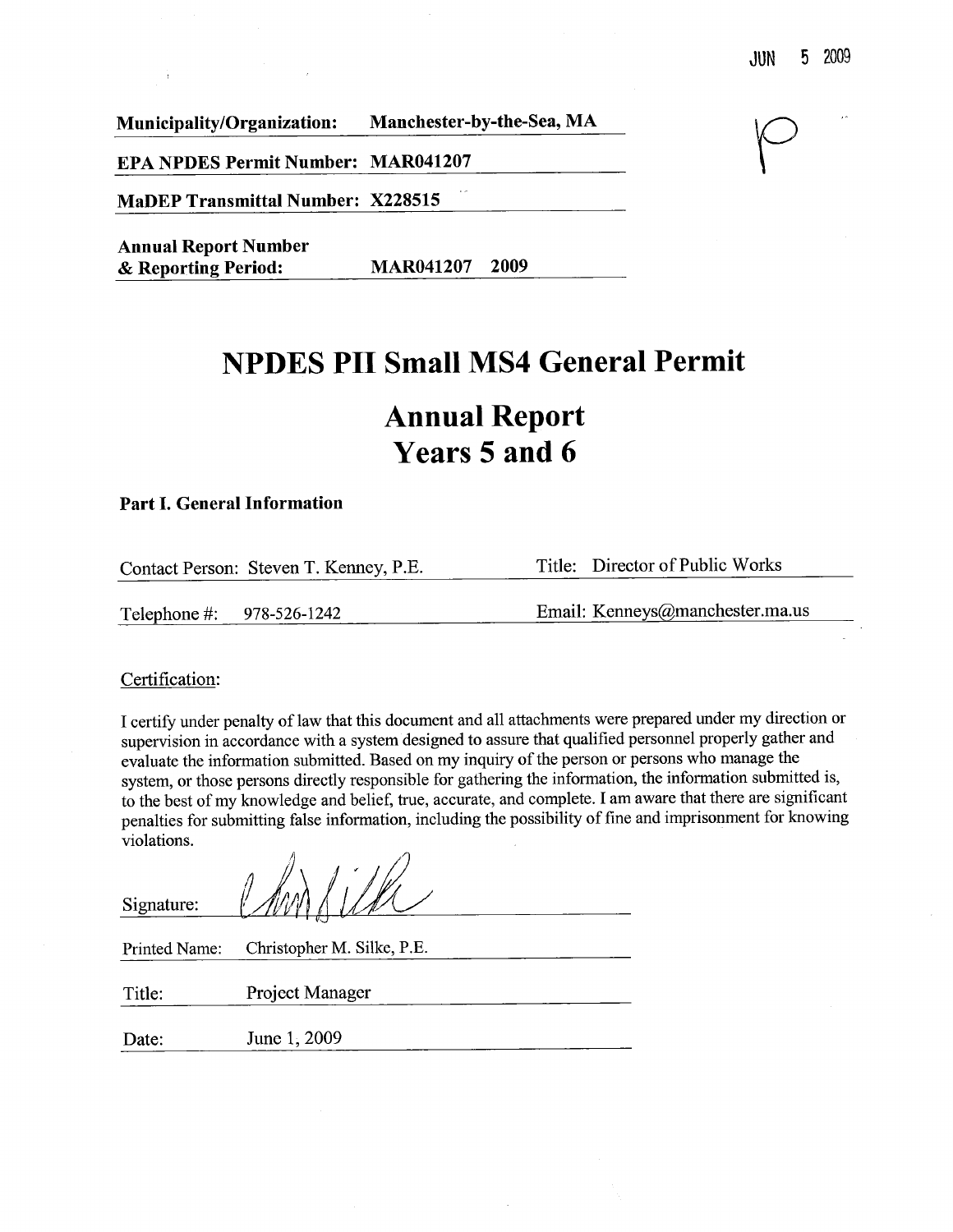

application.

needed. Copy 1 . the

fee payment.

and exempt

02211

\* Note:

records

X228515 Enter your transmittal number Transmittal Number Your unique Transmittal Number can be accessed online: http://mass.gov/dep/service/online/trasmfrm.shtml or call MassDEP's InfoLine at 617-338-2255 or 800-462-0444 (from 508, 781, and 978 area codes). Massachusetts Department of Environmental Protection Transmittal Form for Permit Application and Payment 1. Please type or A. Permit Information print. A separate BRP WM07 Permit Renewal/Plan Modification Transmittal Form must be completed 2. Name of Permit Category 1. Permit Code: 7 or 8 character code from permit instructions for each permit Non-Industrial 3. Type of Project or Activity 2. Make your check payable to **B. Applicant Information - Firm or Individual** the Commonwealth  $\sigma$  Massachusetts Town of Manchester-by-the-Sea of Massachusetts Town of Manchester-by-the-Sea<br>and mail it with a 1 Name of Firm - Or if party needing thi and mail it with a  $\frac{1}{1}$ . Name of Firm - Or, if party needing this approval is an individual enter name below:<br>copy of this form to: Kennov copy of this form to: Kenne Steven DEP, P.O. Box Т. DEP, P.O. Box<br>4062, Boston, MA 2. Last Name of Individual 3. First Name of Individual 3. 2. Last Name of Individual 3. First Name of Individual 4. MI Town Hall, 10 Central Street 5. Street Address 3. Three copies of 01944 978-526-4612 Manchester-by-the-Sea MA this form will be 8. Zip Code 9. Telephone # 10. Ext. # 6. City/Town 7. State Steven T. Kenney 12. e-mail address (optional) 11. Contact Person original must accompany your permit application. C. Facilty, Site or Individual Requiring Approval Copy 2 must Manchester-by-the-Sea Wastewater Treatment Plant accompany your 1. Name of Facilty, Site Or Individual Copy 3 should be 12 Church Street retained for your 2. Street Address **MA** 01944 978-526-4612 Manchester-by-the-Sea 4. State 5. Zip Code 6. Telephone # 5. Zip Code 7. Ext. # 3. City/Town 4. Both fee-paying 8. DEP Facility Number (if Known) 3. Federal I.D. Number (if Known) 10. BWSC Tracking # (if Known) 9. Federal I.D. Number (if Known) applicants must mail a copy of this transmittal form to: D. Application Prepared by (if different from Section B)\* MassDEP Wright-Pierce P.O. Box 4062 1. Name of Firm Or Individual Boston, MA 200 Brickstone Square, Suite 505 2. Address 978-470-0666 Andover MA 01810 7. Ext. # 4. State 5. Zip Code 6. Telephone # 5. Zip Code 3. City/Town For BWSC Permits, Christopher M. Silke, P. enter the LSP. 9. LSP Number (BWSC Permits only) 8. Contact Person

### E. Permit - Project Coordination

Is this project subject to MEPA review?  $\Box$  yes  $\boxtimes$  no  $1<sub>1</sub>$ If yes, enter the project's EOEA file number - assigned when an Environmental Notification Form is submitted to the MEPA unit:

EOEA File Number

### F. Amount Due

DEP Use Only

| nıv |         | Special Provisions:                                                                                       |  |  |  |  |  |
|-----|---------|-----------------------------------------------------------------------------------------------------------|--|--|--|--|--|
|     |         | $\boxtimes$ Fee Exempt (city, town or municipal housing authority)(state agency if fee is \$100 or less). |  |  |  |  |  |
|     |         | There are no fee exemptions for BWSC permits, regardless of applicant status.                             |  |  |  |  |  |
|     | $2^{+}$ | $\Box$ Hardship Request - payment extensions according to 310 CMR 4.04(3)(c).                             |  |  |  |  |  |
|     |         | □ Alternative Schedule Project (according to 310 CMR 4.05 and 4.10).                                      |  |  |  |  |  |
|     |         | $\Box$ Homeowner (according to 310 CMR 4.02).                                                             |  |  |  |  |  |

Permit No:

Rec'd Date:

**Check Number Dollar Amount Designation Check Number** Date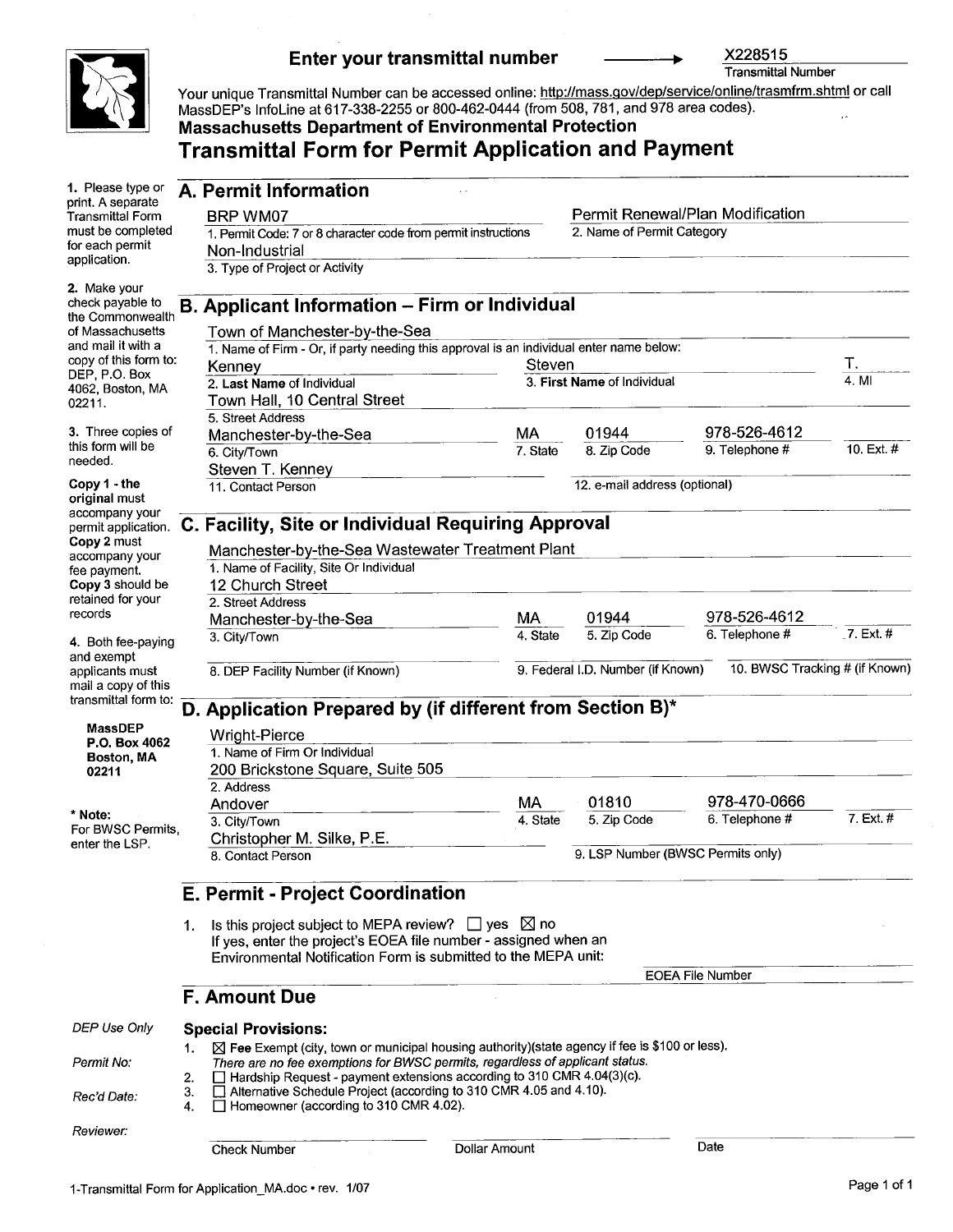# NATIONAL POLLUTANT DISCHARGE ELIMINATION SYSTEM

# Phase II Stormwater Management Plan Annual Report - Years 5 and 6

NPDES MS4 - MAR041207

for

Manchester by the Sea, Massachusetts

May 2009

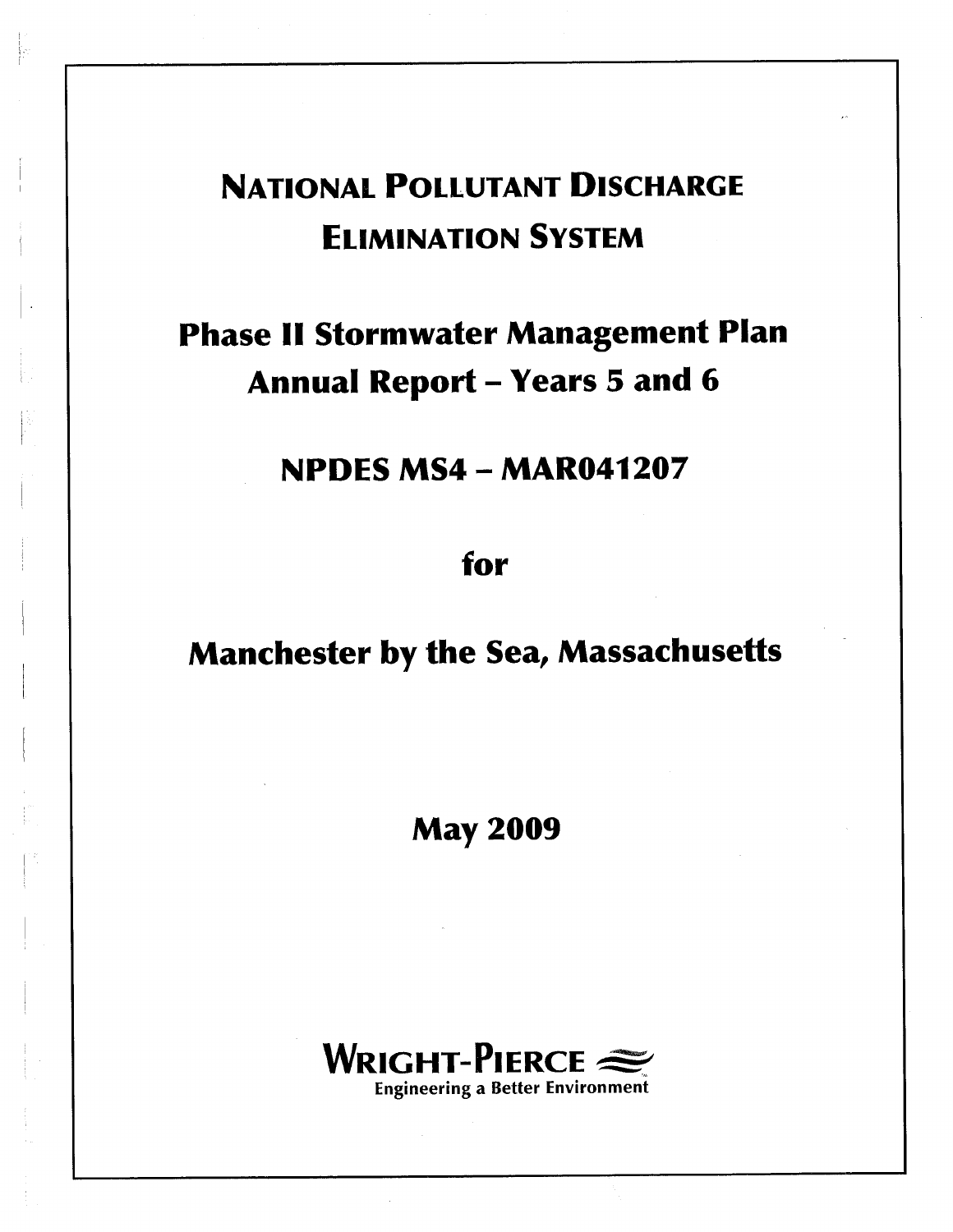

### Enter your transmittal number

X228515

Transmittal Number

Your unique Transmittal Number can be accessed online: <u>http://mass.gov/dep/service/online/trasmfrm.shtml</u> or call MassDEP's InfoLine at 617-338-2255 or 800-462-0444 (from 508, 781, and 978 area codes). **Massachusetts Department of Environmental Protection** 

### Transmittal Form for Permit Application and Payment

| 1. Please type or<br>print. A separate      |          | A. Permit Information                                                                                                                                 |          |                                   |                                |                    |
|---------------------------------------------|----------|-------------------------------------------------------------------------------------------------------------------------------------------------------|----------|-----------------------------------|--------------------------------|--------------------|
| <b>Transmittal Form</b>                     |          | BRP WM07                                                                                                                                              |          | Permit Renewal/Plan Modification  |                                |                    |
| must be completed                           |          | 1. Permit Code: 7 or 8 character code from permit instructions                                                                                        |          | 2. Name of Permit Category        |                                |                    |
| for each permit                             |          | Non-Industrial                                                                                                                                        |          |                                   |                                |                    |
| application.                                |          | 3. Type of Project or Activity                                                                                                                        |          |                                   |                                |                    |
| 2. Make your<br>check payable to            |          |                                                                                                                                                       |          |                                   |                                |                    |
| the Commonwealth                            |          | B. Applicant Information - Firm or Individual                                                                                                         |          |                                   |                                |                    |
| of Massachusetts                            |          | Town of Manchester-by-the-Sea                                                                                                                         |          |                                   |                                |                    |
| and mail it with a<br>copy of this form to: |          | 1. Name of Firm - Or, if party needing this approval is an individual enter name below:                                                               |          |                                   |                                |                    |
| DEP, P.O. Box                               |          | Kenney                                                                                                                                                | Steven   |                                   |                                | $\frac{1}{4}$ . MI |
| 4062, Boston, MA                            |          | 2. Last Name of Individual                                                                                                                            |          | 3. First Name of Individual       |                                |                    |
| 02211.                                      |          | Town Hall, 10 Central Street<br>5. Street Address                                                                                                     |          |                                   |                                |                    |
| 3. Three copies of                          |          | Manchester-by-the-Sea                                                                                                                                 | MА       | 01944                             | 978-526-4612                   |                    |
| this form will be                           |          | 6. City/Town                                                                                                                                          | 7. State | 8. Zip Code                       | 9. Telephone #                 | 10. Ext. #         |
| needed.                                     |          | Steven T. Kenney                                                                                                                                      |          |                                   |                                |                    |
| Copy 1 - the                                |          | 11. Contact Person                                                                                                                                    |          | 12. e-mail address (optional)     |                                |                    |
| original must                               |          |                                                                                                                                                       |          |                                   |                                |                    |
| accompany your<br>permit application.       |          | C. Facility, Site or Individual Requiring Approval                                                                                                    |          |                                   |                                |                    |
| Copy 2 must                                 |          | Manchester-by-the-Sea Wastewater Treatment Plant                                                                                                      |          |                                   |                                |                    |
| accompany your<br>fee payment.              |          | 1. Name of Facility, Site Or Individual                                                                                                               |          |                                   |                                |                    |
| Copy 3 should be                            |          | 12 Church Street                                                                                                                                      |          |                                   |                                |                    |
| retained for your                           |          | 2. Street Address                                                                                                                                     |          |                                   |                                |                    |
| records                                     |          | Manchester-by-the-Sea                                                                                                                                 | MA       | 01944                             | 978-526-4612                   |                    |
| 4. Both fee-paying                          |          | 3. City/Town                                                                                                                                          | 4. State | 5. Zip Code                       | 6. Telephone #                 | 7. Ext. #          |
| and exempt<br>applicants must               |          | 8. DEP Facility Number (if Known)                                                                                                                     |          | 9. Federal I.D. Number (if Known) | 10. BWSC Tracking # (if Known) |                    |
| mail a copy of this                         |          |                                                                                                                                                       |          |                                   |                                |                    |
| transmittal form to:                        |          | D. Application Prepared by (if different from Section B)*                                                                                             |          |                                   |                                |                    |
| <b>MassDEP</b>                              |          | Wright-Pierce                                                                                                                                         |          |                                   |                                |                    |
| P.O. Box 4062                               |          | 1. Name of Firm Or Individual                                                                                                                         |          |                                   |                                |                    |
| Boston, MA<br>02211                         |          | 200 Brickstone Square, Suite 505                                                                                                                      |          |                                   |                                |                    |
|                                             |          | 2. Address                                                                                                                                            |          |                                   |                                |                    |
|                                             |          | Andover                                                                                                                                               | MA       | 01810                             | 978-470-0666                   |                    |
| * Note:<br>For BWSC Permits,                |          | 3. City/Town                                                                                                                                          | 4. State | 5. Zip Code                       | 6. Telephone #                 | 7. Ext. #          |
| enter the LSP.                              |          | Christopher M. Silke, P.E.                                                                                                                            |          |                                   |                                |                    |
|                                             |          | 8. Contact Person                                                                                                                                     |          | 9. LSP Number (BWSC Permits only) |                                |                    |
|                                             |          | <b>E. Permit - Project Coordination</b>                                                                                                               |          |                                   |                                |                    |
|                                             |          |                                                                                                                                                       |          |                                   |                                |                    |
|                                             | 1.       | Is this project subject to MEPA review? $\Box$ yes $\boxtimes$ no                                                                                     |          |                                   |                                |                    |
|                                             |          | If yes, enter the project's EOEA file number - assigned when an                                                                                       |          |                                   |                                |                    |
|                                             |          | Environmental Notification Form is submitted to the MEPA unit:                                                                                        |          |                                   |                                |                    |
|                                             |          |                                                                                                                                                       |          |                                   | <b>EOEA File Number</b>        |                    |
|                                             |          | <b>F. Amount Due</b>                                                                                                                                  |          |                                   |                                |                    |
| DEP Use Only                                |          | <b>Special Provisions:</b>                                                                                                                            |          |                                   |                                |                    |
|                                             | 1.       | ⊠ Fee Exempt (city, town or municipal housing authority)(state agency if fee is \$100 or less).                                                       |          |                                   |                                |                    |
| Permit No:                                  |          | There are no fee exemptions for BWSC permits, regardless of applicant status.                                                                         |          |                                   |                                |                    |
|                                             | 2.<br>3. | $\Box$ Hardship Request - payment extensions according to 310 CMR 4.04(3)(c).<br>□ Alternative Schedule Project (according to 310 CMR 4.05 and 4.10). |          |                                   |                                |                    |
| Rec'd Date:                                 | 4.       | □ Homeowner (according to 310 CMR 4.02).                                                                                                              |          |                                   |                                |                    |
|                                             |          |                                                                                                                                                       |          |                                   |                                |                    |
| Reviewer:                                   |          | Dollar Amount<br>Check Number                                                                                                                         |          |                                   | Date                           |                    |
|                                             |          |                                                                                                                                                       |          |                                   |                                |                    |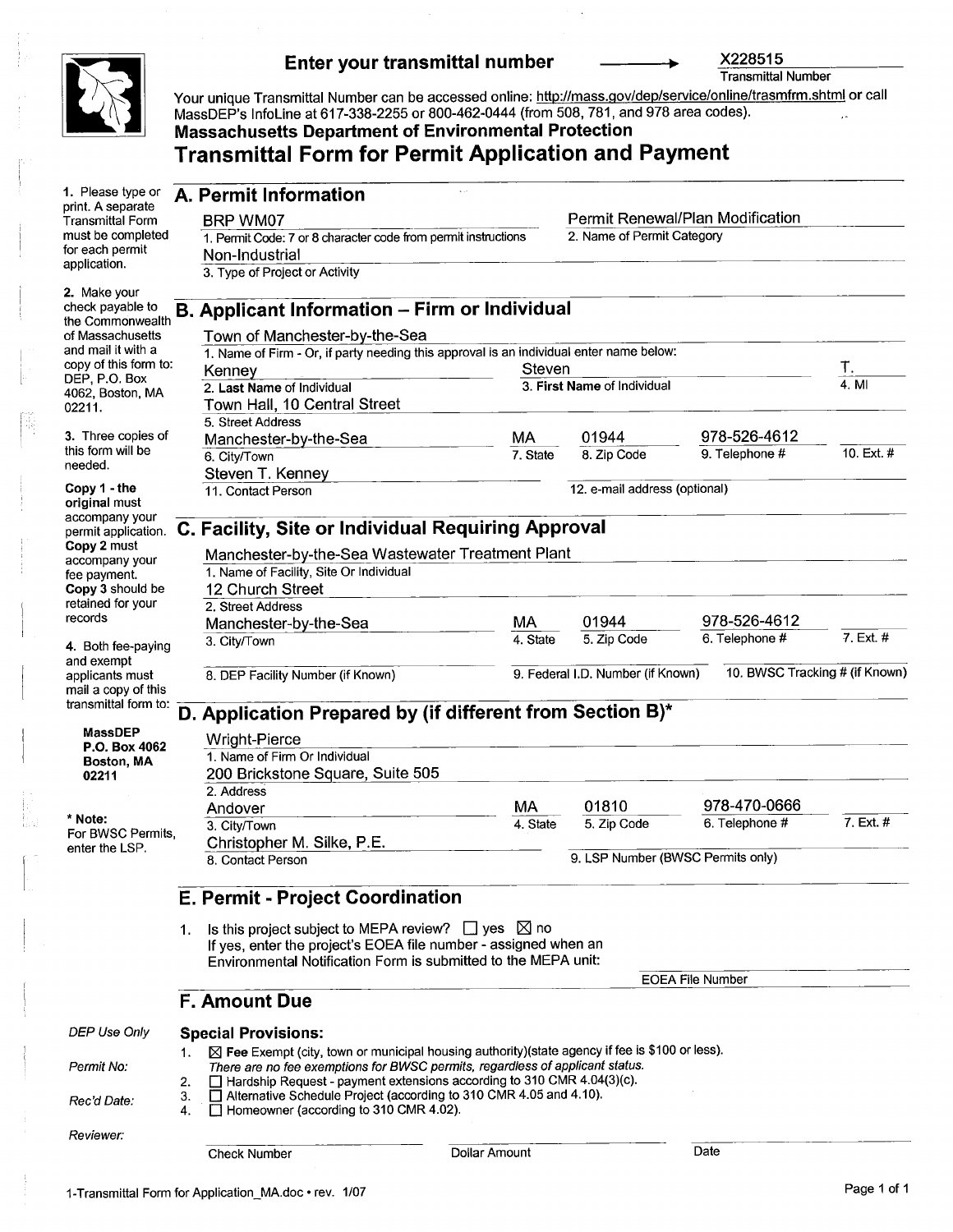### NATIONAL POLLUTANT DISCHARGE ELIMINATION SYSTEM PHASE II STORMWATER MANAGEMENT PLAN 2008 ANNUAL REPORT - YEAR 5

### TABLE OF CONTENTS

| <b>SECTION</b>    | <b>DESCRIPTION</b>                                                     | <b>PAGE</b>    |
|-------------------|------------------------------------------------------------------------|----------------|
|                   |                                                                        |                |
| $\mathbf{1}$      | INTRODUCTION AND BACKGROUND                                            | 1              |
|                   | 1.1                                                                    |                |
| $\overline{2}$    | SELF-ASSESSMENT REVIEW OF COMPLIANCE WITH THE                          |                |
|                   | PERMIT CONDITIONS                                                      |                |
|                   | Self-Assessment Review of Compliance with the Permit Conditions<br>2.1 | 3              |
| 3                 | ASSESSMENT OF THE APPROPRIATENESS OF THE SELECTED BMPS                 |                |
|                   | Assessment of the Appropriateness of the Selected BMPS<br>3.1          | 4              |
| 4                 | SUMMARY OF MINIMUM CONTROL MEASURES                                    |                |
|                   | 4.1                                                                    | 5              |
|                   | 4.2                                                                    | $rac{5}{5}$    |
|                   | 4.3                                                                    |                |
|                   | 4.4                                                                    | $\overline{7}$ |
|                   | 4.4.1                                                                  | $\overline{7}$ |
|                   | 4.4.2                                                                  | $\overline{7}$ |
|                   | Illicit Discharge Detection and Elimination Plan<br>4.4.3              | $\overline{7}$ |
|                   | 4.5                                                                    | $\overline{7}$ |
|                   | 4.5.1                                                                  | $\overline{7}$ |
|                   | 4.6                                                                    | 8              |
|                   |                                                                        | 8              |
|                   | 4.7                                                                    | 8              |
|                   | 4.7.1                                                                  | 8              |
|                   | Stormwater System Operation and Maintenance<br>4.7.2                   | 8              |
|                   | 4.7.3                                                                  | 8              |
| <b>APPENDICES</b> |                                                                        |                |

### APPENDICES

- $\mathbf{A}$ MS4 Area within Manchester-by-the-Sea
- NPDES Stormwater General Permit Notice of Intent (NOI) B
- NPDES Phase II Stormwater Management Plan, Year 4 Anual Report  $\mathcal{C}$
- Hydrologic Study Summary and Conclusion by Metcalf and Eddy, February 2008 D
- Office of the Attorney General's Draft Stormwater Bylaws  ${\bf E}$
- Stormwater Management Provisions of the Manchester-by-the-Sea Zoning Bylaw  $\mathbf{F}$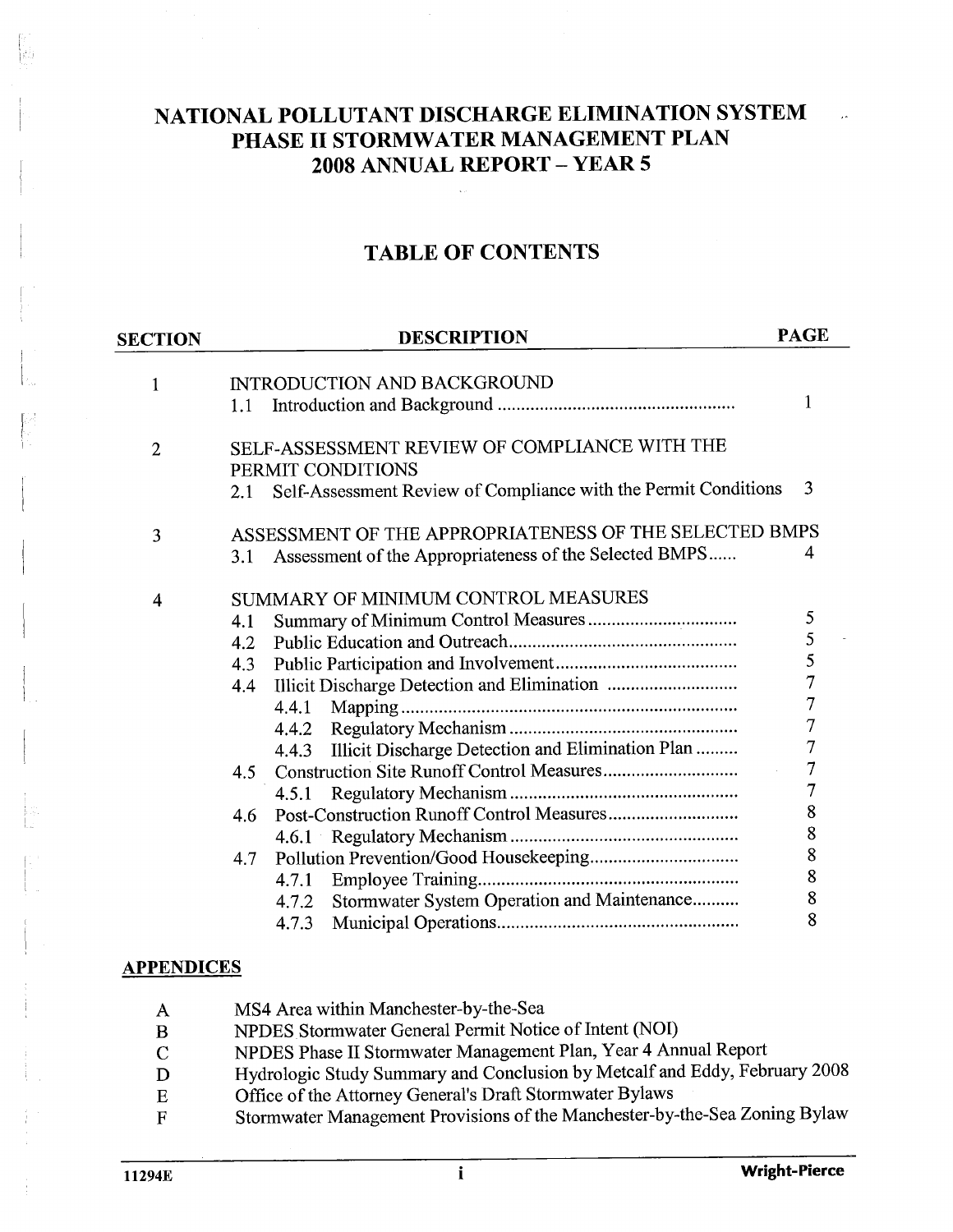## LIST OF TABLES

| TABLE | <b>DESCRIPTION</b>                           | PAGE |
|-------|----------------------------------------------|------|
|       | SWMP UPDATES AND COMMENTS ON APPROPRIATENESS |      |
|       | YEARS 5 AND 6 ANNUAL EVALUATION OF MINIMUM   |      |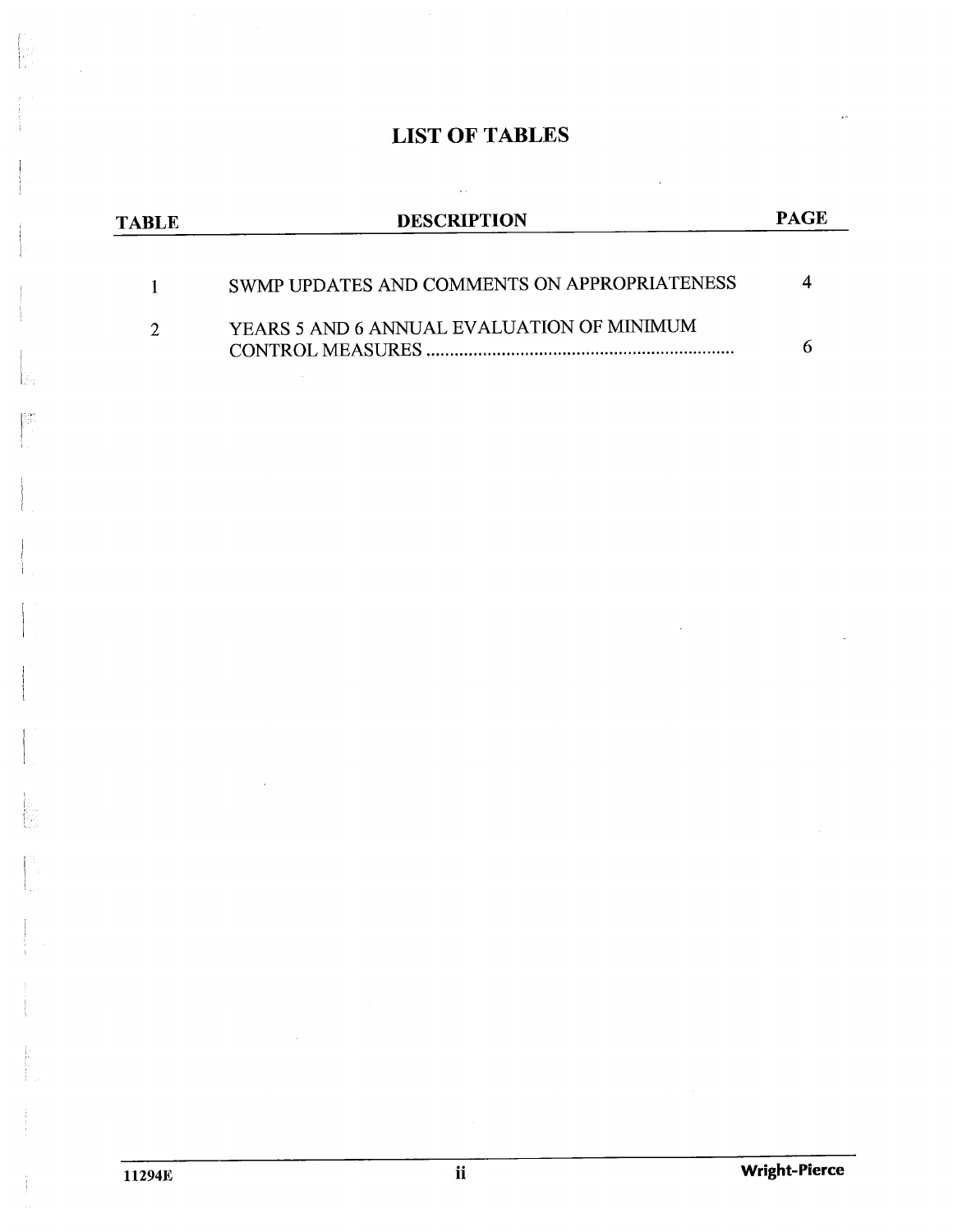### INTRODUCTION AND BACKGROUND

### 1.1 INTRODUCTION AND BACKGROUND

In 1990, The United States Environmental Protection Agency (EPA) began implementing a stormwater management program under the National Pollutant Discharge Elimination System (NDES). This program, known as Phase I of the NPDES stormwater program, was intended to reduce pollution in stormwater discharges for large urban areas with populations of 100,000 or greater.

On December 8, 1999, the Phase II Rule of the NPDES stormwater program was published to address Municipal Separate Storm Sewer Systems (MS4s) within urban areas of populations less than 100,000 that were not addressed under the Phase I program. Objectives of the Phase II rule are for the MS4s to develop, implement and enforce a storm water program designed to reduce the discharge of pollutants to the maximum extent practicable, to protect water quality, and to satisfy the appropriate water quality requirements of the Clean Water Act. In order for an MS4 to meet these objectives, EPA has defined the following six "minimum control measures" that are to be addressed:

- 1. Public Education and Outreach
- Public Participation and Involvement 2.
- 3. Ilicit Discharge Detection and Elimination
- Construction Site Runoff Control Measures 4.
- 5. Post-Construction Runoff Control Measures
- Pollution Prevention/Good Housekeeping for Municipal Operations 6.

The intent is for MS4s to address these six minimum control measures by identifying and applying the appropriate Best Management Practices (BMPs) that apply for their community.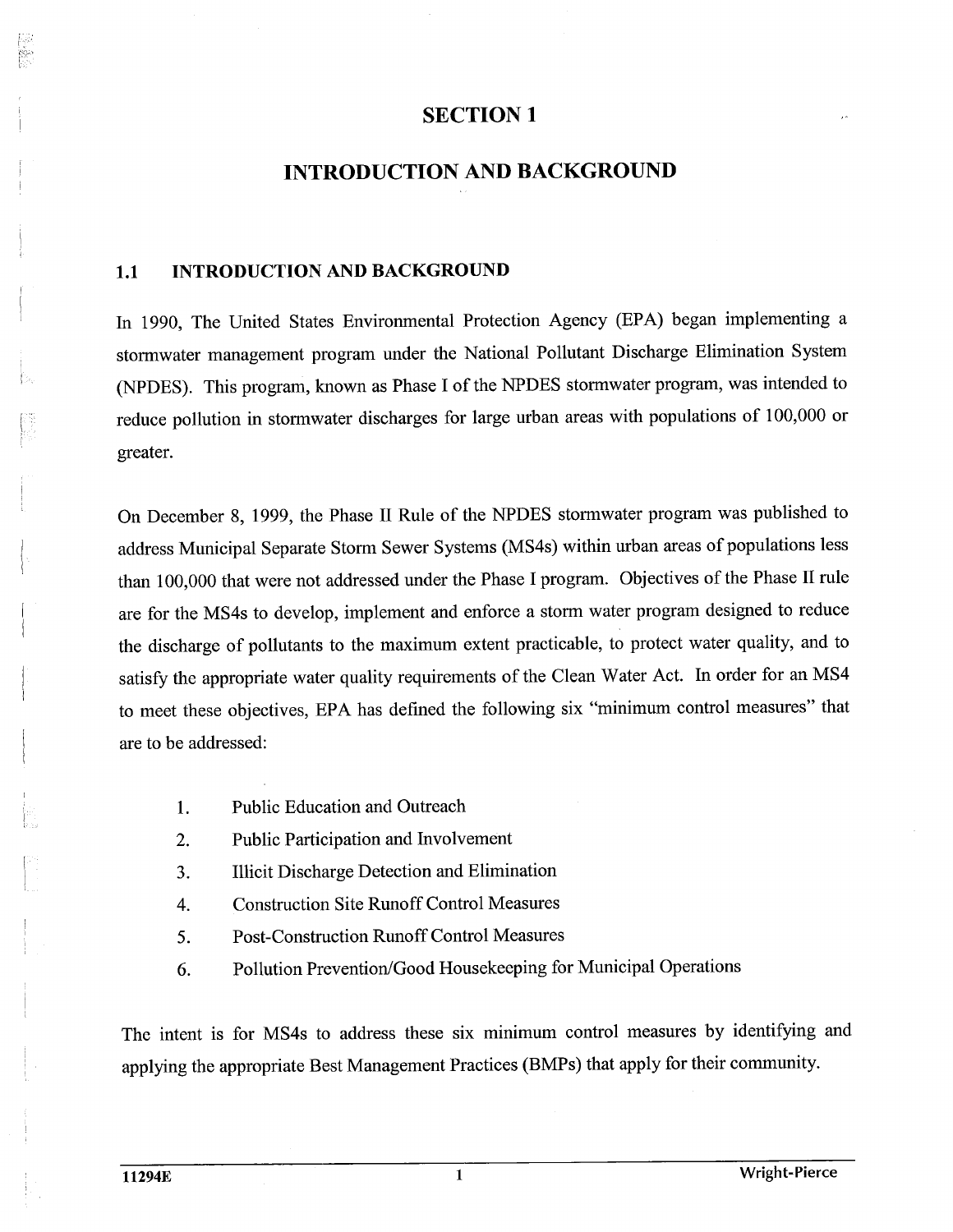On May 1, 2003 the EPA issued the General Permit for Stormwater Discharges from MS4s. A portion of the Town of Manchester-by-the-Sea is defined as an MS4, and an outline of the designated area is included in Appendix A. The general permit requires that the stormwater program for each MS4 submit an annual evaluation. The Town of Manchester-by-the-Sea filed a Notice of Intent (NOI) for the NDPES Stormwater General Permit on March 10, 2003. The NOI includes a description of the system and a stormwater management plan for each specific measurable goal. A copy of the NOI is included in Appendix

The following report contains information regarding the activities on the stormwater program for the previous Stormwater Years 5 and 6. The report contains the information required in the general permit as follows: (a) Self-Assessment Review of Compliance with the Permit Conditions; (b) Assessment of the Appropriateness of the selected BMPs; (c) Assessment of the Program towards Achieving the Measurable Goals; (d) Summary of the Results of Any Information that has been Collected and Analyzed; (e) Discussion of Activities for the Next Reporting Cycle; (f) Discussion of any Changes in Identified BMPs or Measurable Goals; and (g) Reference any Reliance on another Entity for Achieving any Measurable Goal.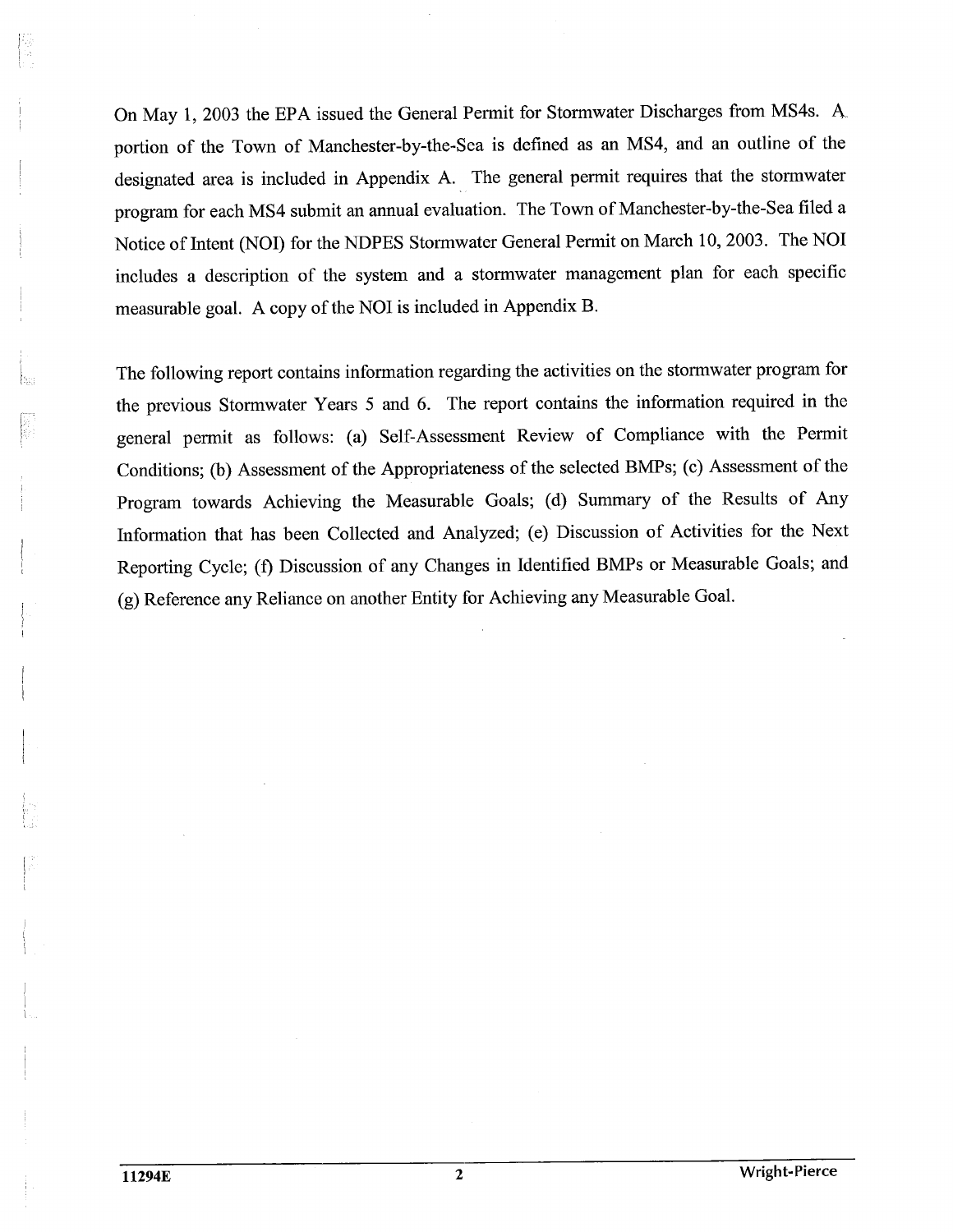## SELF-ASSESSMENT REVIEW OF COMPLIANCE WITH THE PERMIT CONDITIONS

## 2.1 SELF-ASSESSMENT REVIEW OF COMPLIANCE WITH THE PERMIT **CONDITIONS**

The Town of Manchester-by-the-Sea fied a National Pollutant Discharge Elimination System (NDES) Phase II Stormwater Management Plan in May 2003. In November 2003, the EP A sent a letter to the town stating that the stormwater program was administratively complete and in compliance with the conditions of the General Permit. The General Permit maintains that the applicant file annual compliance reports. Annual reports were filed for the Town of Manchesterby-the-Sea for Years 1 through 4, according to the requirements of the General Permit. annual report was fied for Year 4 (May 2006 - May 2007). A copy of the Year 4 annual report is included in Appendix C.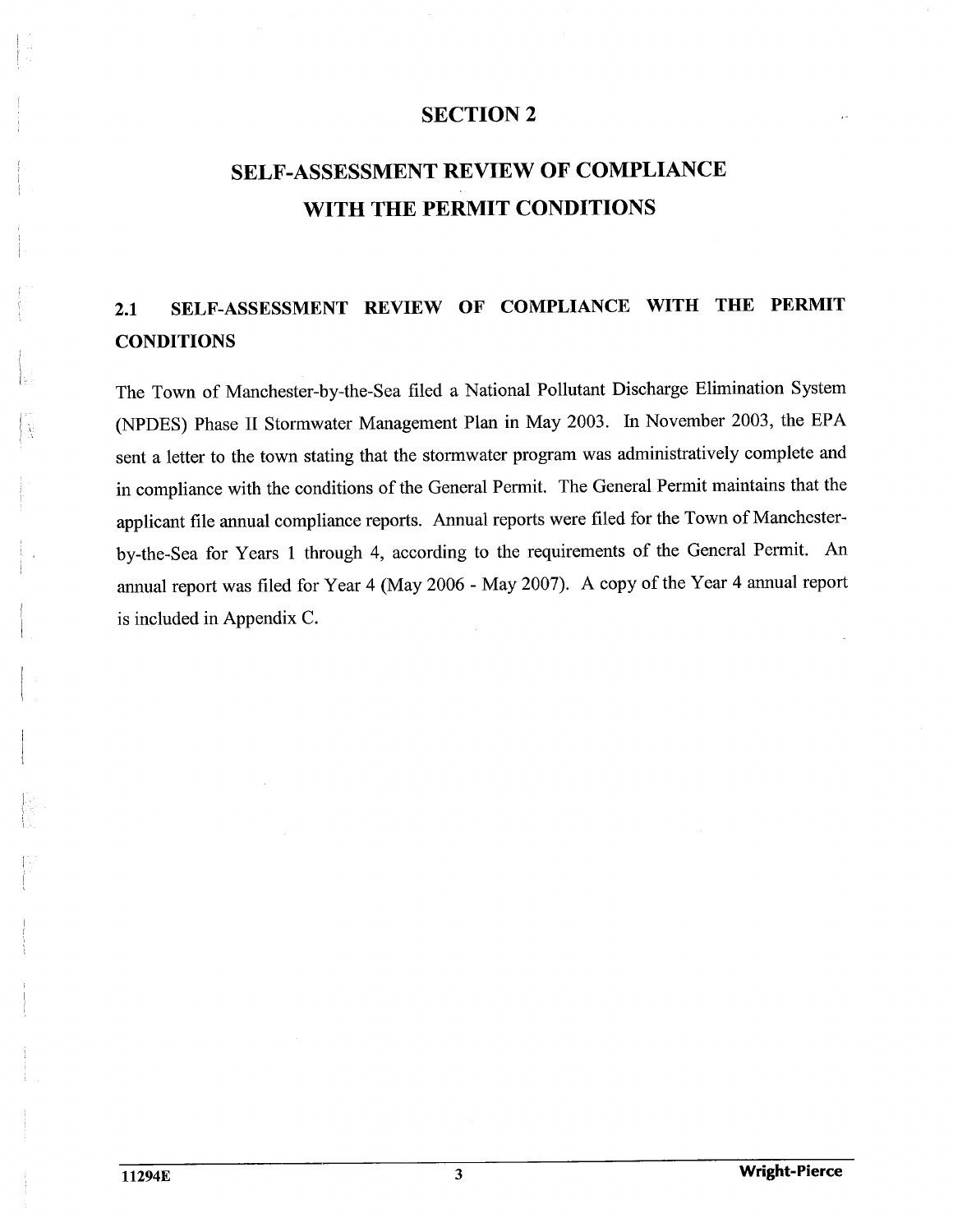## ASSESSMENT OF THE APPROPRIATENESS OF THE SELECTED BMPS

### ASSESSMENT OF THE APPROPRIATENESS OF THE SELECTED BMPS  $3.1$

The Best Management Practices (BMPs) selected for the stormwater program were appropriate for the Town of Manchester-by-the-Sea. These BMPs are presented in Section 4.0. The Town made a few updates to their original Stormwater Management Plan (SWMP). Table 1 details any revisions to the SWMP or comments on the BMP appropriateness.

### TABLE 1

|                                | <b>SWMP UPDATES AND COMMENTS ON APPROPRIATENESS</b>                                    |                                                               |                                                                                                                                                                                                      |
|--------------------------------|----------------------------------------------------------------------------------------|---------------------------------------------------------------|------------------------------------------------------------------------------------------------------------------------------------------------------------------------------------------------------|
| <b>BMP ID</b><br><b>NUMBER</b> | <b>BMP</b>                                                                             | <b>BMP</b><br><b>DESCRIPTION</b>                              | <b>COMMENTS ON</b><br><b>APPROPRIATENESS</b>                                                                                                                                                         |
| 6.1                            | Public Involvement<br>and Participation                                                | Stormwater<br>system and catch<br>basin inspection<br>program | An additional measureable goal<br>was added to include a<br>stormwater system and catch<br>basin inspection program.                                                                                 |
| 6.4                            | <b>Pollution Prevention</b><br>and Good<br>Housekeeping for<br>Municipal<br>Operations | Street sweeping                                               | The measurable goal was to<br>sweep main roads bi-weekly a<br>minimum of 10 occurrences.<br>The measureable goal was<br>changed from a specific<br>number of cleanings to<br>cleanings as necessary. |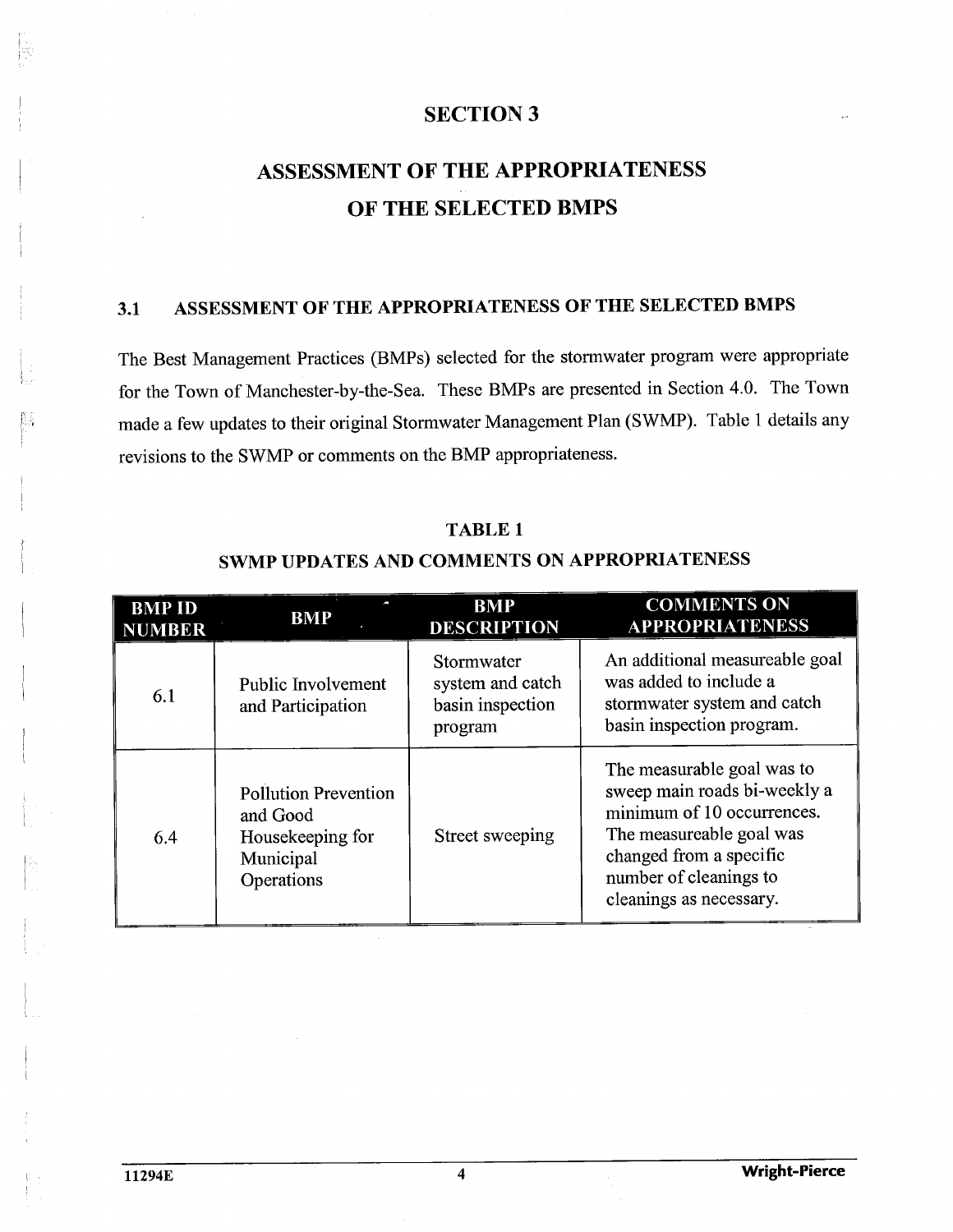### SUMMARY OF MINIMUM CONTROL MEASURES

### SUMMARY OF MINIMUM CONTROL MEASURES 4.1

In order to meet the six control measures required by the EPA, the Town created a Stormwater Management Plan (SWMP) which details stormwater best management practices (BMPs) and measurable goals. The following outlines the progress of the town in achieving the measurable goals for Stormwater Years 5 and 6. The annual evaluation of BMPs is also detailed in Table 2. The annual evaluation also discusses activities for the next reporting cycle, and identifies any changes in the identified BMPs or measurable goals.

### PUBLIC EDUCATION AND OUTREACH  $4.2$

The Department of Public Works (DPW) and the Board of Health continue to work together on public education and outreach. The DPW distributed water conservation brochures with the water bils. The Board of Health held an annual hazardous waste collection event.

### PUBLIC PARTICIPATION AND INVOLVEMENT 4.3

There are several teams and committees involved with public participation, including the DPW Conservation Commission and the Manchester-by-the-Sea Stream Team. The DPW and Conservation Commission worked together on a stream cleaning project in the Saw Mil Brook. In addition, the Conservation Commission met twice a month and the Stream Team met once a season. The focus of the Conservation Commission and the Stream Team was stormwater flooding in the Millets Brook and Sawmill Brook. The summary and conclusion of the hydrologic study conducted by Metcalf and Eddy, February 2008, is included in Appendix D.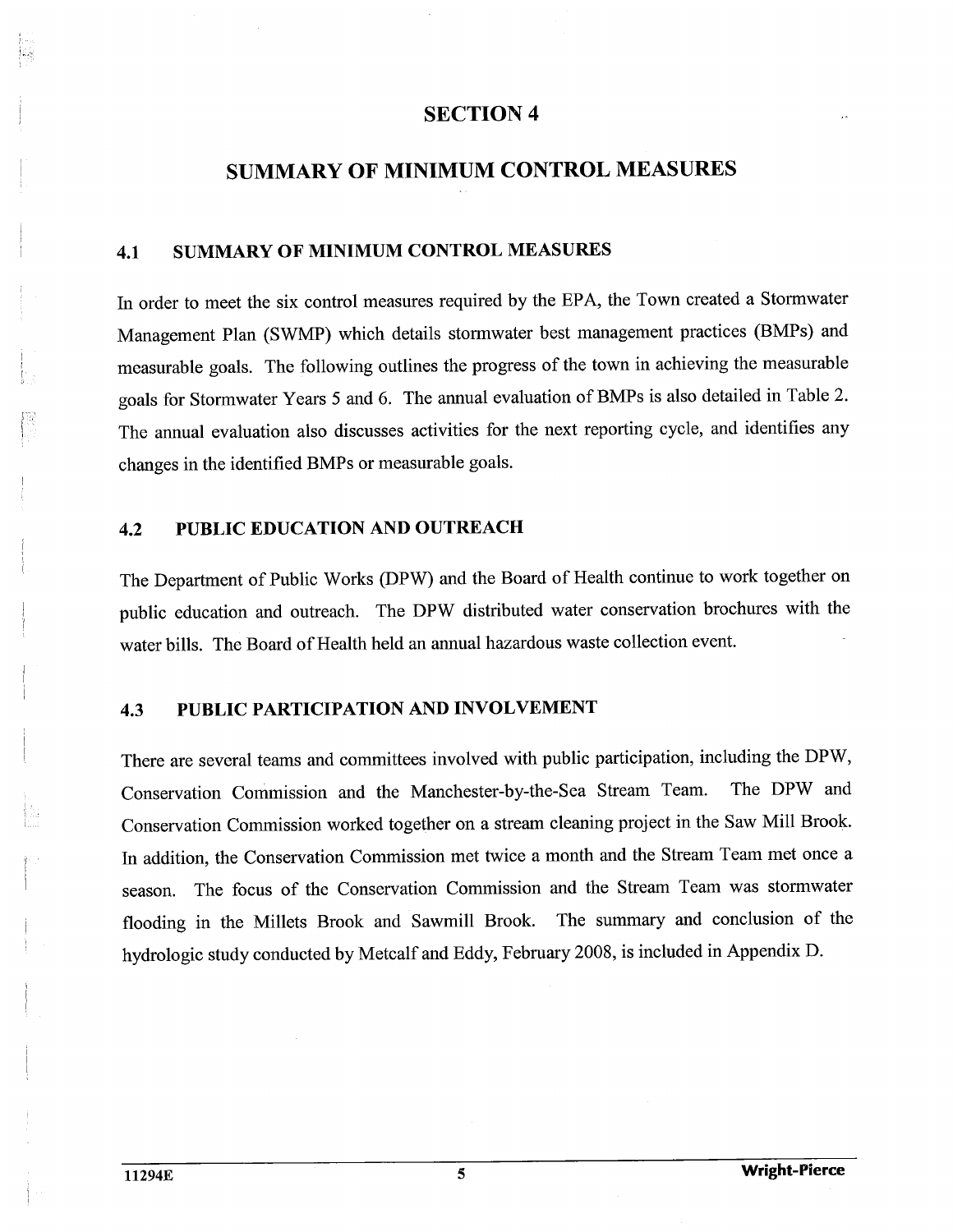### **TABLE 2** MANCHESTER BY THE SEA, MASSACHUSETTS Complete and Cleaning and Cleaning and Cleaning and Cleaning and Cleaning and Cleaning and Cleaning and Cleaning and Cleaning and Cleaning and Cleaning and Cleaning and Cleaning and Cleaning and Cleaning and Cleaning and C develop stone continue and annual maintain annual mailiar annual mailiar annual mailiar annual mailiar annual mailiar annual<br>Continue annual mail annual mail annual mail annual mail ann annual mail ann ann ann ann ann ann ann ann ann a NPDES PHASE II STORMWATER MANAGEMENT PLAN |<br>Hold Annual Event<br>|-Project Meetings

|     |                                                  |                                                                                                  |                                                                                  |                                                                                                                            | <b>TABLE 2</b><br>MANCHESTER BY THE SEA, MASSACHUSETTS | NPDES PHASE II STORMWATER MANAGEMENT PLAN<br>YEARS 5 AND 6 ANNUAL EVALUATION OF MINIMUM CONTROL MEA |
|-----|--------------------------------------------------|--------------------------------------------------------------------------------------------------|----------------------------------------------------------------------------------|----------------------------------------------------------------------------------------------------------------------------|--------------------------------------------------------|-----------------------------------------------------------------------------------------------------|
|     | <b>BMP Category in Notice of</b><br>Intent (NOI) | <b>BMP</b>                                                                                       | <b>Department Responsible</b><br>for Implementing BMP                            | <b>Measurable Goals</b>                                                                                                    | 5th Year Goals                                         | Progress on Goal(s) - Year                                                                          |
|     | 1.0 Public Education and Outreach                |                                                                                                  |                                                                                  |                                                                                                                            |                                                        |                                                                                                     |
| 1.1 | Homeowner Focus                                  | <b>Water Conservation Brochures</b>                                                              | <b>DPW</b>                                                                       | <b>Brochure Distribution</b><br>(goal of over 1700)                                                                        | Continue annual mailing<br>Develop stormwater mailing  | Mailed Brochure with Water Bills                                                                    |
| 1.2 | General Public Focus                             | Hold Hazardous Waste Collection                                                                  | Board of Health                                                                  | Conduct annual event                                                                                                       | <b>Hold Annual Event</b>                               | Board of Health held the annual eve                                                                 |
|     |                                                  | 2.0 Public Involvement and Participation                                                         |                                                                                  |                                                                                                                            |                                                        |                                                                                                     |
| 2.1 |                                                  | <b>Stream Cleaning</b>                                                                           | DPW/<br><b>Conservation Commission</b>                                           | Annual Project                                                                                                             | Complete another Stream Cleaning<br>Project            | DPW and Conservation Commission worked toge<br>cleaning project in the Saw Mill Bro                 |
| 2.2 | General Public Focus                             | <b>Stake Holder Meetings</b>                                                                     | Conservation Commission/<br>Stream Team                                          | Conservation Meetings (Goal - 16<br>times per year)<br><b>Stream Team</b>                                                  | Meetings                                               | Conservation Commission meet twice a<br>Srteam Team met once a season                               |
|     |                                                  |                                                                                                  |                                                                                  | (Goal - 9 times per year)                                                                                                  |                                                        |                                                                                                     |
|     |                                                  | 3.0 Illicit Discharge Detection and Elimination                                                  |                                                                                  |                                                                                                                            |                                                        |                                                                                                     |
| 3.1 | Stormwater System Mapping                        | Map stormwater system                                                                            | <b>DPW</b>                                                                       | Build GIS system map for<br>stormwater planning, illicit<br>discharge program, tracking<br>system, and maintenance program | Develop GIS system map for<br>stormwater system        | GIS map of storm sewer system is 100% o                                                             |
| 3.2 | Regulatory Mechanism                             | Develop Town bylaw prohibiting illegal non-<br>storm water discharges into storm sewer<br>system | DPW/<br>Conservation Commission/<br>Planning Board/<br><b>Building Inspector</b> | Review existing policy and<br>implement recommendations for<br>regulatory revisions                                        | Develop and Implement Bylaw                            | DPW reviewed the OAG models for draft                                                               |
|     |                                                  | 4.0 Construction Site Storm Water Runoff Control                                                 |                                                                                  |                                                                                                                            |                                                        |                                                                                                     |
|     |                                                  | Develop and implement Town bylaws                                                                | DPW/<br><b>Conservation Commission/</b>                                          |                                                                                                                            |                                                        | Bylaw adopted in April 2007                                                                         |

 $\downarrow$ 

 $\mathbf{R}$ 

 $\begin{bmatrix} 0 & 1 \\ 1 & 1 \\ 1 & 1 \end{bmatrix}$ 

 $\begin{bmatrix} 1 & 0 \\ 0 & 1 \end{bmatrix}$ 

 $\begin{bmatrix} 1 & 1 \\ 1 & 1 \end{bmatrix}$ 

 $\begin{bmatrix} 1 & 0 \\ 0 & 1 \end{bmatrix}$ 

|     |                           |                                                                                                                                    |                                                                                  | system, and maintenance program                                                     |                                                                                |                                                                            |
|-----|---------------------------|------------------------------------------------------------------------------------------------------------------------------------|----------------------------------------------------------------------------------|-------------------------------------------------------------------------------------|--------------------------------------------------------------------------------|----------------------------------------------------------------------------|
| 3.2 | Regulatory Mechanism      | Develop Town bylaw prohibiting illegal non-<br>storm water discharges into storm sewer<br>system                                   | DPW/<br>Conservation Commission/<br>Planning Board/<br><b>Building Inspector</b> | Review existing policy and<br>implement recommendations for<br>regulatory revisions | Develop and Implement Bylaw                                                    | DPW reviewed the OAG models for draf                                       |
|     |                           | 4.0 Construction Site Storm Water Runoff Control                                                                                   |                                                                                  |                                                                                     |                                                                                |                                                                            |
|     | 4.1 Regulatory Mechanism  | Develop and implement Town bylaws<br>regulating erosion and sediment control for<br>construction sites utilizing appropriate BMPs  | DPW/<br>Conservation Commission/<br>Planning Board/<br><b>Building Inspector</b> | Implement Town bylaws                                                               | Finalize Bylaw                                                                 | Bylaw adopted in April 2007<br>Included in Zoning Bylaw                    |
|     |                           | 5.0 Post-Construction Storm Water Management in New Development and Redevelopment                                                  |                                                                                  |                                                                                     |                                                                                |                                                                            |
| 5.1 | Regulatory Mechanism      | Develop and implement bylaws regulating<br>controls for post-construction runoff utilizing.<br>appropriate BMPs                    | DPW/<br>Conservation Commission/<br>Planning Board/                              | Implement bylaws                                                                    | Finalize Bylaw                                                                 | Bylaw adopted in April 2007<br>Included in Zoning Bylaw                    |
|     |                           |                                                                                                                                    | <b>Building Inspector</b>                                                        |                                                                                     |                                                                                |                                                                            |
|     |                           |                                                                                                                                    |                                                                                  |                                                                                     |                                                                                |                                                                            |
| 6.1 | Stormwater Sewer System   | 6.0 Pollution Prevention and Good Housekeeping for Municipal Operations<br>Stormwater system and catch basin inspection<br>program | <b>DPW</b>                                                                       | Annual Inspection                                                                   | Inspect catch basins/determine if<br>cleaning frequency should be<br>increased |                                                                            |
| 6.2 | Operation and Maintenance | Septic System Controls                                                                                                             | <b>BOH</b>                                                                       | New Septic System Repairs                                                           | Continue to Monitor Septic System                                              | DPW Inspected catch basins and cleaned a<br>Several Septic System Upgrades |
| 6.3 |                           | Street sweeping                                                                                                                    | <b>DPW</b>                                                                       | Sweep all roads                                                                     | Improvements<br>Complete Street Sweeping by June 1                             | Street sweeping is conducted annually and<br>All roads swept by June 1     |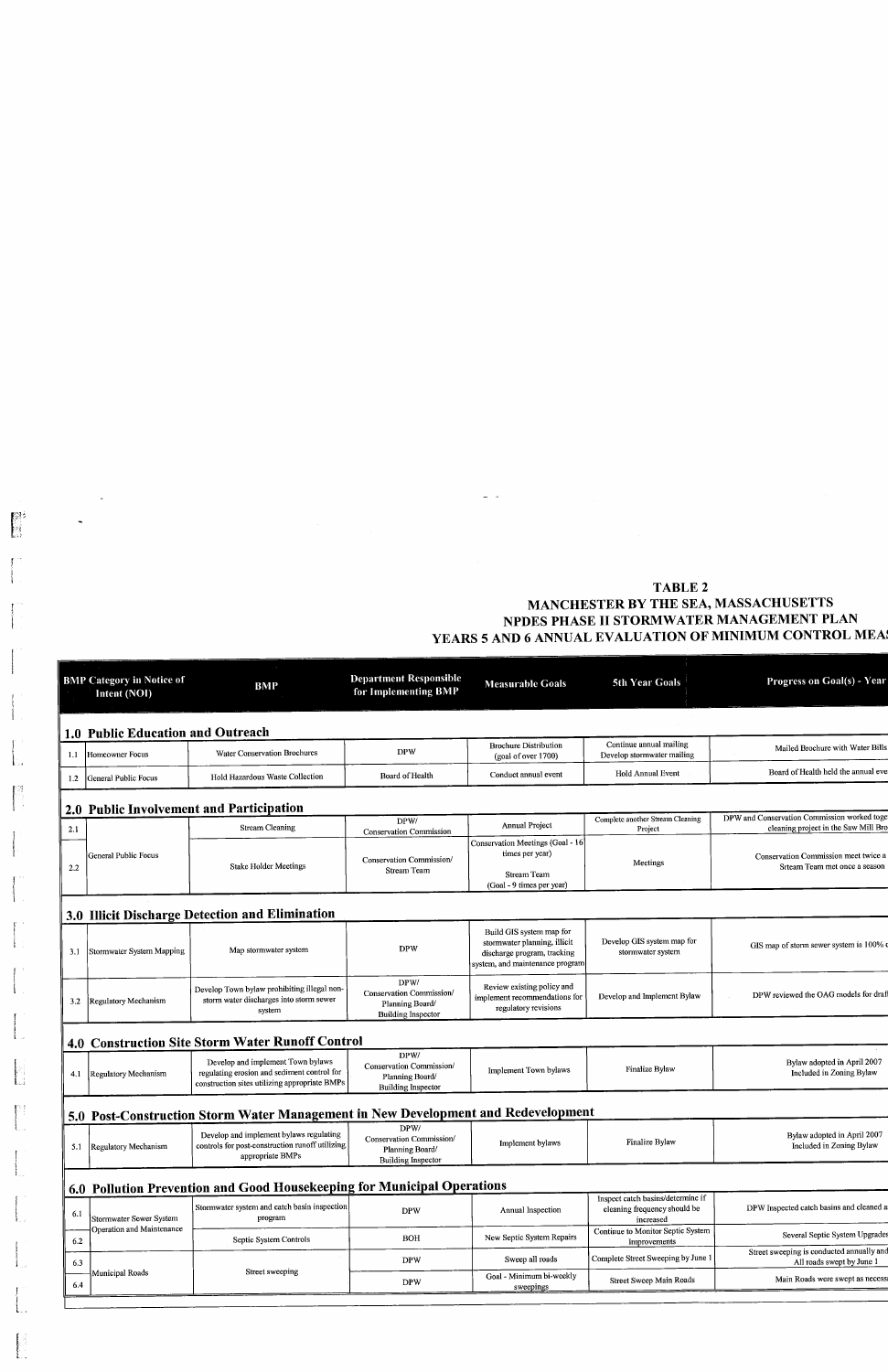wurde wur  $\cos \alpha$  guarant rom

their development.

şÇ,

T 78

The Department of Public Works (DPW) reviewed a copy of the recommended bylaw from the Offce of the Attorney General's (OAG) models for draft Town bylaws. A copy of the OAG draft bylaw is included in  $\mathbb{R}^n$  in  $\mathbb{R}^n$  in  $\mathbb{R}^n$  which will be to define a by  $\mathbb{R}^n$  which will be to define a by  $\mathbb{R}^n$  will be to define a by  $\mathbb{R}^n$  will be to define a by  $\mathbb{R}^n$  will be 4.4.2 Regulatory Mechanism<br>The Department of Public Works (DPW) reviewed a copy of the recommended bylaw from the<br>Office of the Attorney General's (OAG) models for draft Town bylaws. A copy of the OAG<br>draft bylaw is includ The Town determined that the Town determined that the  $\Xi$  on  $\Xi$  is not one specific way to  $\Xi$  $P$  Procedures for identifying a source of an initial value of an initial value of an initial value of an initial value of an initial value of an initial value of an initial value of an initial value of an initial value o the circumstances of the discrete wild by case by case by case by case by case by case by case by case by case  $\sim$ The Town reviewed the OAG model by the OAG model by  $\mathbb{R}^n$  and post construction measures. The operator measures in  $\mathbb{R}^n$  and  $\mathbb{R}^n$  and  $\mathbb{R}^n$  and  $\mathbb{R}^n$  and  $\mathbb{R}^n$  and  $\mathbb{R}^n$  and  $\mathbb{R}^n$  The models were used to another were used to include the  $\mathbb{Z}$  by  $\mathbb{Z}$  by  $\mathbb{Z}$  and  $\mathbb{Z}$  by  $\mathbb{Z}$  by  $\mathbb{Z}$  by  $\mathbb{Z}$  by  $\mathbb{Z}$  by  $\mathbb{Z}$  by  $\mathbb{Z}$  by  $\mathbb{Z}$  by  $\mathbb{Z}$  by  $\mathbb{Z}$  by  $\mathbb{Z}$ construction best management practices. The Zoning Bylaws were amended in  $\mathbb{R}^n$  and  $\mathbb{R}^n$ 

problem in contract discharges and include problems and include procedures in the second procedure procedures  $\ddot{a}$  review to review the bylaws in the area. The area in the area in the area. In the area in the area. In the area. In the area. In the second similar towns in the area. In the second similar towns in the area. In t  $\frac{4}{5}$  is Discovered Detection and  $\frac{4}{5}$  is Discovered Detection and  $\frac{4}{5}$ CONSTRUCTION SITE RUNOFF CONTROL MEASURES IN SUPERIOR CONTROL MEASURES IN SUPERIOR CONTROL MEASURES IN SUPERIOR IN SUPERIOR CONTROL MEASURES IN SUPERIOR CONTROL MEASURES IN SUPERIOR CONTROL MEASURES IN SUPERIOR CONTROL MEA The Town reviewed the OAG model bylaws for construction and post construction measures.<br>The models were utilized to amend the Zoning Bylaws to include construction and post construction best management practices. The Zoni the storm  $\mathbb{F}_p$  of the bylaw are included in Appendix F. By are included in Appendix F. By an  $\mathbb{F}_p$ 

11294E

د

their development.

Wright-Pierce